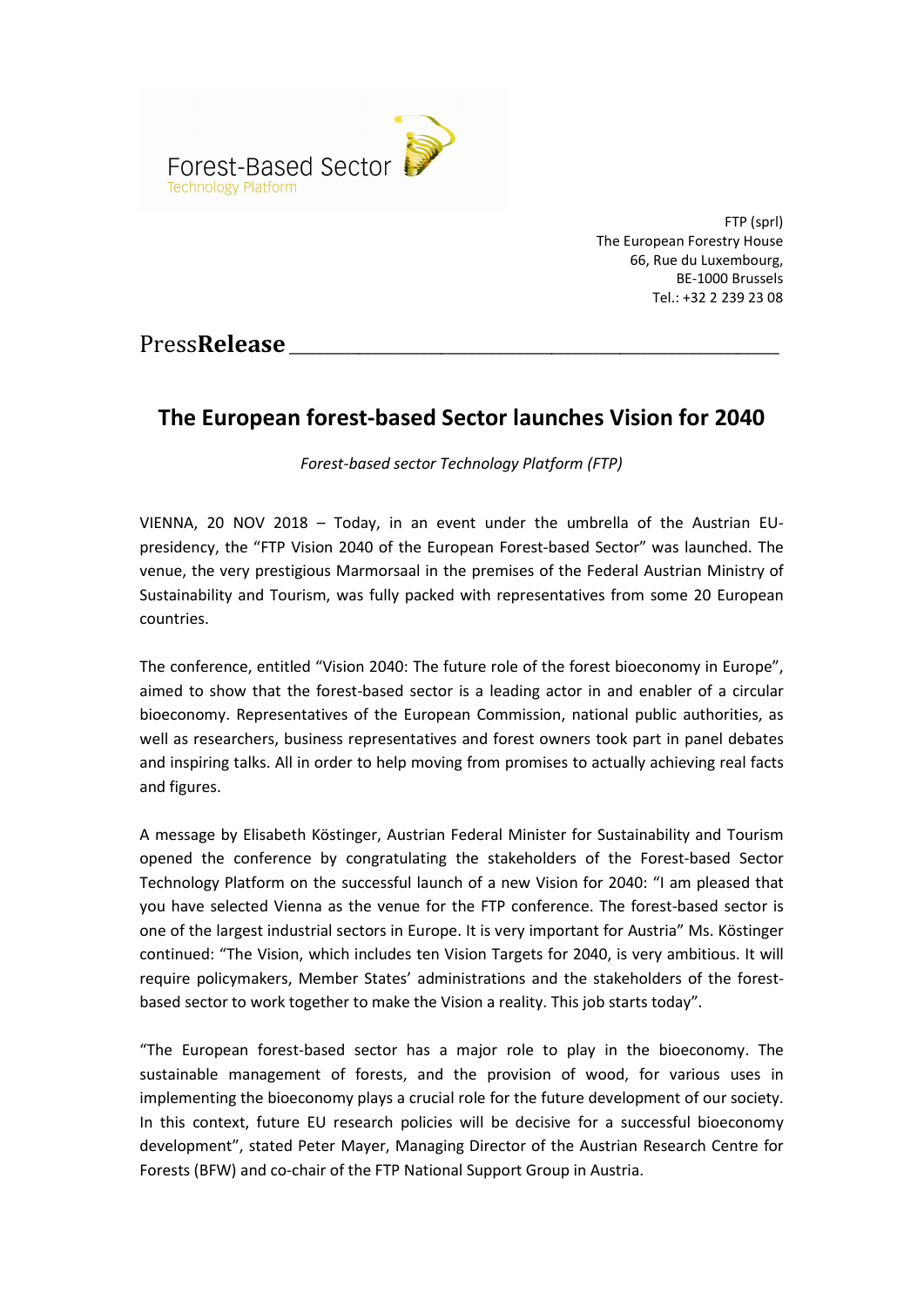"Last year was a record year for European funding to boost research and innovation in the forest-based sector. The positive trend demonstrates confidence that forest owners and industry can deliver sustainable bioproducts and technologies that will enable the EU to make true on its commitments to the Paris Climate Agreement and the United Nations Sustainable Development Goals", explained Johan Elvnert, FTP Managing Director.

"We can provide solutions to the global challenges like no other sector. This is why a European Vision, based on the efforts of the whole forest-based sector is so important. FTP Vision 2040 is fully aligned with Södras vision for the future" said Lena Ek, Chair of the Board of FTP and President of Södra, Sweden's largest forest-owner association, and an international forest industry Group with net sales in 2017 amounting to 2 billion Euro.

"The FTP Vision 2040 presents the sector's long-term common goals, while the technical, societal and business challenges ahead will be described in the Strategic Research and Innovation Agenda (SRA). We encourage policy makers and stakeholders of the forest-based sector to work together to achieve the FTP Vision 2040", explained Leo Arpa, co-chair of the FTP National Support Group in Austria and Head of R&D at Mondi Group.

Vision 2040 facilitates these interactions as it clearly sets out the long-term goals. Within the new Vision, the forest-based value-chain outlines ten Vision Targets. These foresee that the sector will contribute significantly to the mitigation of climate change and a more sustainable economy in the coming years.

A new Strategic Research and Innovation Agenda, to be launched in 2019, will provide the roadmap that will enable the forest-based sector to achieve its Vision 2040, in cooperation with public authorities and the European Community. The sector looks forward to the future with a great deal of enthusiasm.

### Link to FTP Vision 2040 of the forest-based sector

#### About FTP

FTP is the European Technology Platform for the Forest-based Sector. Since 2005 when FTP was established, more than EUR 1 billion of public funding have been invested in cooperative research and innovation projects addressing the previous Vision for 2020 and improving the competitiveness and sustainability of the forest-based sector in Europe. The long-term strategy of FTP has now established its Vision 2040 to be implemented through the Strategic Research and Innovation Agenda. These documents are presented to meet changing realities.

FTPs secretariat is in Brussels and is headed by the FTP managing director. The FTP board is the highest decisionmaking body. The Confederation of European Paper Industries (CEPI), Confederation of European Forest Owners (CEPF), European State Forest Association (EUSTAFOR) and European Confederation of Woodworking Industries (CEI-Bois) are FTP shareholders. National Support groups are an important element of FTP's organizational structure. The NSGs serve as coordinators for business and national research bodies, authorities and funding agencies. They have a key role in securing regional support for the platform.

#### About the European Forest-based Sector

The forest-based sector is one of Europe's largest business sectors. It includes woodworking industries, pulp and paper industries as well as forest owners. It contributes some 8% of the EU's total manufacturing added value, and sustainably manages forests covering 43% of the EU's land area. It supports 4 million industrial jobs in sectors including transport, machinery, construction, instrumentation, information technology, chemicals and energy. The sector is also Europe's biggest producer and user of bio-based energy.